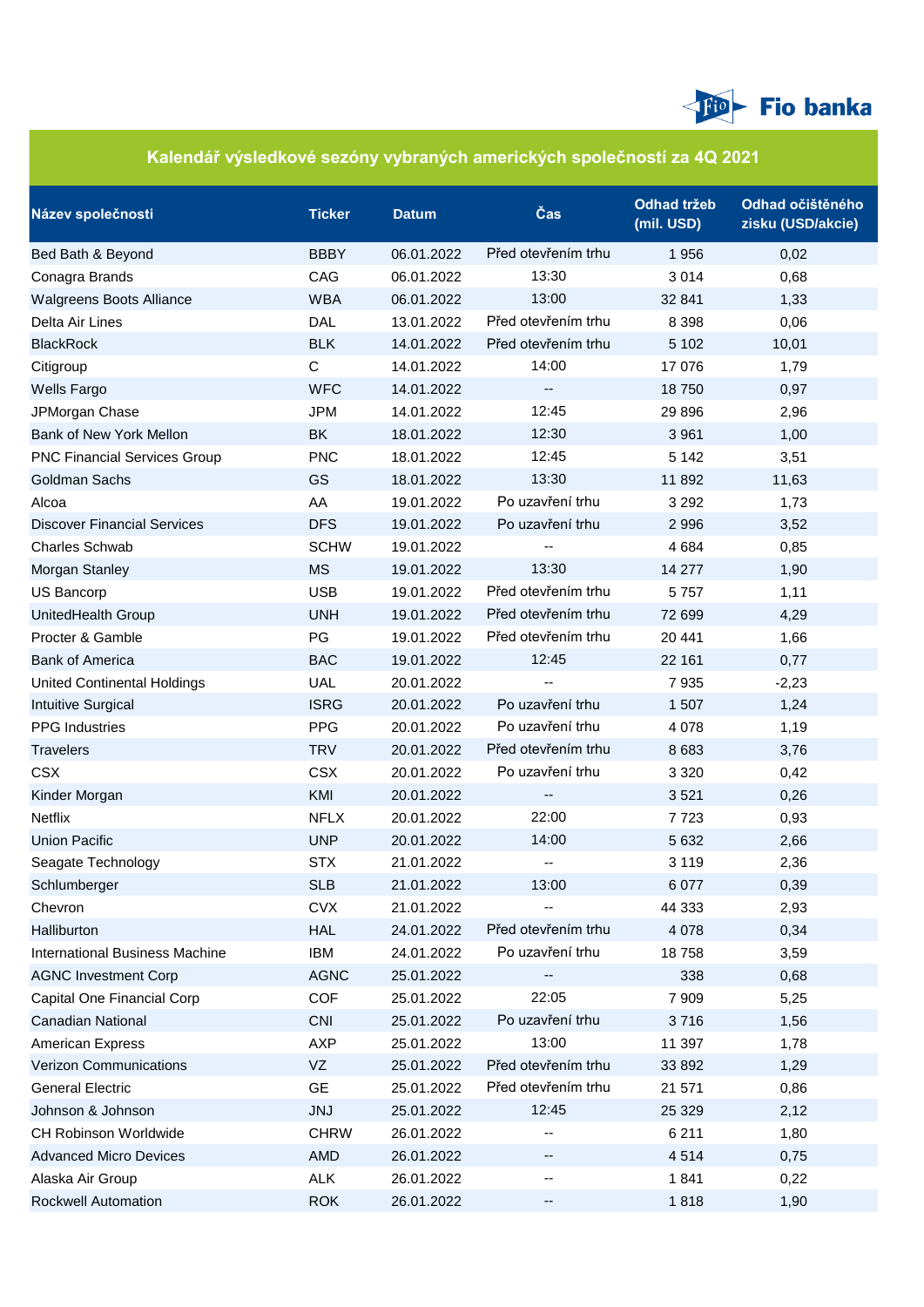| Název společnosti            | <b>Ticker</b> | <b>Datum</b> | Čas                      | <b>Odhad tržeb</b><br>(mil. USD) | Odhad očištěného<br>zisku (USD/akcie) |
|------------------------------|---------------|--------------|--------------------------|----------------------------------|---------------------------------------|
| Freeport-McMoRan             | <b>FCX</b>    | 26.01.2022   | $\overline{\phantom{a}}$ | 6430                             | 0,90                                  |
| Kimberly-Clark               | <b>KMB</b>    | 26.01.2022   | 15:00                    | 4 9 3 7                          | 1,26                                  |
| Automatic Data Processing    | <b>ADP</b>    | 26.01.2022   | Před otevřením trhu      | 3978                             | 1,63                                  |
| <b>Texas Instruments</b>     | <b>TXN</b>    | 26.01.2022   | $\overline{\phantom{a}}$ | 4 4 2 4                          | 1,95                                  |
| <b>Lockheed Martin</b>       | <b>LMT</b>    | 26.01.2022   |                          | 17 660                           | 7,16                                  |
| <b>Starbucks</b>             | <b>SBUX</b>   | 26.01.2022   | --                       | 7 9 68                           | 0,80                                  |
| <b>United Technologies</b>   | <b>UTX</b>    | 26.01.2022   | $\overline{\phantom{a}}$ | 17 266                           | 1,03                                  |
| 3M                           | <b>MMM</b>    | 26.01.2022   |                          | 8 6 0 6                          | 2,04                                  |
| Intel                        | <b>INTC</b>   | 26.01.2022   | Po uzavření trhu         | 18 321                           | 0,90                                  |
| AT&T                         | T             | 26.01.2022   | Před otevřením trhu      | 40 665                           | 0,75                                  |
| Microsoft                    | <b>MSFT</b>   | 26.01.2022   |                          | 50 758                           | 2,32                                  |
| <b>Edwards Lifesciences</b>  | EW            | 27.01.2022   |                          | 1 3 5 6                          | 0,55                                  |
| VF Corp                      | <b>VFC</b>    | 27.01.2022   |                          | 3613                             | 1,22                                  |
| Valero Energy                | <b>VLO</b>    | 27.01.2022   | Před otevřením trhu      | 27 5 29                          | 1,53                                  |
| <b>Southwest Airlines</b>    | LUV           | 27.01.2022   | Před otevřením trhu      | 4 9 3 9                          | 0,01                                  |
| <b>Tesla Motors</b>          | <b>TSLA</b>   | 27.01.2022   | --                       | 15 3 35                          | 2,04                                  |
| Las Vegas Sands              | LVS           | 27.01.2022   |                          | 1 1 4 8                          | $-0,19$                               |
| <b>Abbott Laboratories</b>   | <b>ABT</b>    | 27.01.2022   | --                       | 10 607                           | 1,18                                  |
| Boeing                       | BA            | 27.01.2022   | $\overline{\phantom{a}}$ | 17 4 65                          | $-0,19$                               |
| Comcast                      | <b>CMCSA</b>  | 27.01.2022   | Před otevřením trhu      | 29 618                           | 0,73                                  |
| Facebook                     | <b>FB</b>     | 27.01.2022   |                          | 33 417                           | 4,27                                  |
| Apple Inc                    | <b>AAPL</b>   | 27.01.2022   |                          | 117 992                          | 1,88                                  |
| United States Steel Corp     | X             | 28.01.2022   | --                       | 5 4 5 3                          | 4,46                                  |
| <b>Tractor Supply</b>        | <b>TSCO</b>   | 28.01.2022   | --                       | 3 2 1 3                          | 1,84                                  |
| Pentair                      | <b>PNR</b>    | 28.01.2022   |                          | 944                              | 0,85                                  |
| Church & Dwight              | <b>CHD</b>    | 28.01.2022   | Před otevřením trhu      | 1 3 4 4                          | 0,60                                  |
| Roper Technologies           | <b>ROP</b>    | 28.01.2022   |                          | 1 503                            | 3,66                                  |
| Nucor Corp                   | <b>NUE</b>    | 28.01.2022   | --                       | 10 645                           | 8,09                                  |
| <b>Western Digital</b>       | <b>WDC</b>    | 28.01.2022   |                          | 4 8 25                           | 2,13                                  |
| American Airlines            | AAL           | 28.01.2022   | -−                       | 9 0 7 3                          | $-1,79$                               |
| Sherwin-Williams             | <b>SHW</b>    | 28.01.2022   |                          | 4776                             | 1,69                                  |
| <b>Synchrony Financial</b>   | <b>SYF</b>    | 28.01.2022   | --                       | 2 6 21                           | 1,47                                  |
| Phillips                     | <b>PSX</b>    | 28.01.2022   | Před otevřením trhu      | 26 706                           | 1,71                                  |
| Colgate-Palmolive            | CL            | 28.01.2022   | Před otevřením trhu      | 4 4 6 0                          | 0,79                                  |
| Mondelez International       | <b>MDLZ</b>   | 28.01.2022   |                          | 7614                             | 0,73                                  |
| Honeywell International      | <b>HON</b>    | 28.01.2022   | --                       | 8765                             | 2,09                                  |
| <b>Charter Comunications</b> | <b>CHTR</b>   | 28.01.2022   | $\overline{a}$           | 13 2 37                          | 6,80                                  |
| McDonald's                   | <b>MCD</b>    | 28.01.2022   | --                       | 6 0 4 9                          | 2,34                                  |
| MasterCard                   | MA            | 28.01.2022   | --                       | 5 1 6 5                          | 2,21                                  |
| Altria Group Inc             | <b>MO</b>     | 28.01.2022   | --                       | 5 0 28                           | 1,08                                  |
| Visa                         | V             | 28.01.2022   | --                       | 6786                             | 1,70                                  |
| Vertex Pharmaceuticals       | <b>VRTX</b>   | 01.02.2022   | --                       | 2 0 0 4                          | 3,27                                  |
| <b>Ryanair Holdings</b>      | <b>RYAAY</b>  | 01.02.2022   |                          | 1 631                            | $-0,13$                               |
| <b>Electronic Arts</b>       | EA            | 01.02.2022   | Po uzavření trhu         | 2679                             | 3,20                                  |
| <b>General Motors</b>        | <b>GM</b>     | 01.02.2022   | Před otevřením trhu      | 34 446                           | 1,02                                  |
| Thermo Fisher Scientific     | <b>TMO</b>    | 01.02.2022   |                          | 8 8 3 8                          | 4,91                                  |
| Harley-Davidson              | <b>HOG</b>    | 02.02.2022   | -−                       | 669                              | $-0,32$                               |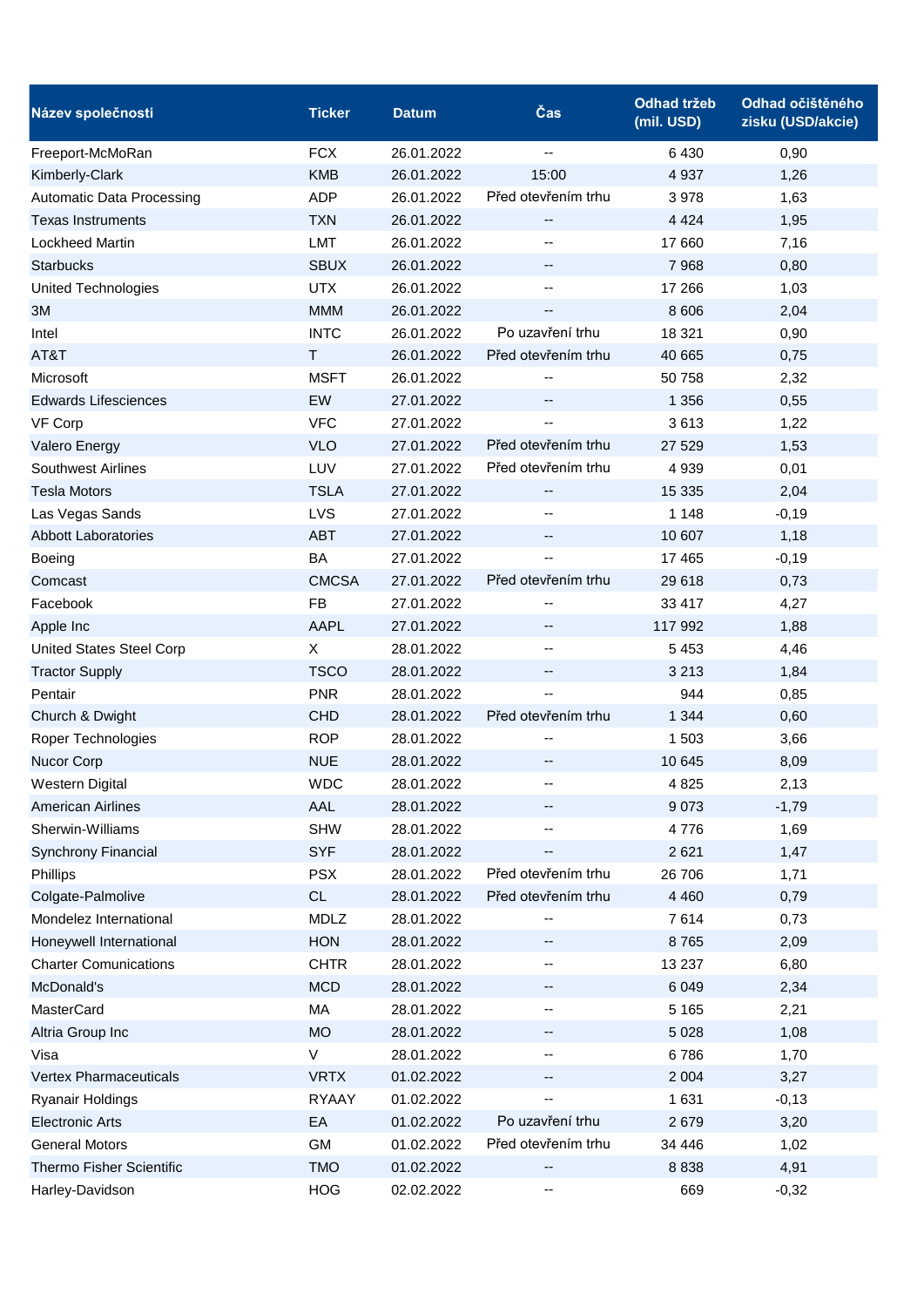| Název společnosti             | <b>Ticker</b> | <b>Datum</b> | Čas                      | <b>Odhad tržeb</b><br>(mil. USD) | Odhad očištěného<br>zisku (USD/akcie) |
|-------------------------------|---------------|--------------|--------------------------|----------------------------------|---------------------------------------|
| Dr Horton                     | DHI           | 02.02.2022   | Před otevřením trhu      | 6687                             | 2,81                                  |
| <b>Markel Corporation</b>     | <b>MKL</b>    | 02.02.2022   |                          | 2 8 3 4                          | 15,71                                 |
| <b>Franklin Resources</b>     | <b>BEN</b>    | 02.02.2022   |                          | 2 1 7 3                          | 0,87                                  |
| Marathon Petroleum            | <b>MPC</b>    | 02.02.2022   | Před otevřením trhu      | 28 876                           | 0,55                                  |
| Allstate                      | <b>ALL</b>    | 02.02.2022   | Po uzavření trhu         | 11 650                           | 2,63                                  |
| Humana                        | <b>HUM</b>    | 02.02.2022   | Před otevřením trhu      | 21 167                           | 1,14                                  |
| McKesson Corp                 | <b>MCK</b>    | 02.02.2022   | Po uzavření trhu         | 66 677                           | 5,40                                  |
| <b>Emerson Electric</b>       | <b>EMR</b>    | 02.02.2022   |                          | 4 4 9 2                          | 0,99                                  |
| Caterpillar                   | <b>CAT</b>    | 02.02.2022   | --                       | 12 8 91                          | 2,29                                  |
| Chubb                         | CB            | 02.02.2022   |                          | 10 244                           | 3,42                                  |
| Qualcomm                      | QCOM          | 02.02.2022   | Po uzavření trhu         | 10 437                           | 3,00                                  |
| <b>UPS</b>                    | <b>UPS</b>    | 02.02.2022   |                          | 26 918                           | 3,06                                  |
| Amgen                         | <b>AMGN</b>   | 02.02.2022   | --                       | 6879                             | 4,06                                  |
| Alibaba Group Holding         | <b>BABA</b>   | 02.02.2022   | $\overline{\phantom{a}}$ | 253 712                          | 17,26                                 |
| Exxon Mobil                   | <b>XOM</b>    | 02.02.2022   |                          | 72 962                           | 1,76                                  |
| Amazon.com                    | AMZN          | 02.02.2022   | --                       | 137 963                          | 7,94                                  |
| Alphabet (Google)             | <b>GOOGL</b>  | 02.02.2022   |                          | 59 310                           | 30,25                                 |
| <b>Michael Kors</b>           | <b>KORS</b>   | 03.02.2022   |                          | 1 4 6 8                          | 1,68                                  |
| <b>Estee Lauder</b>           | EL.           | 03.02.2022   | Před otevřením trhu      | 5 4 9 9                          | 2,63                                  |
| Exelon                        | <b>EXC</b>    | 03.02.2022   |                          | 6776                             | 0,87                                  |
| eBay                          | <b>EBAY</b>   | 03.02.2022   | --                       | 2 608                            | 0,99                                  |
| PayPal                        | <b>PYPL</b>   | 03.02.2022   |                          | 6899                             | 1,12                                  |
| Metlife                       | <b>MET</b>    | 03.02.2022   | --                       | 17 516                           | 1,51                                  |
| ConocoPhillips                | <b>COP</b>    | 03.02.2022   | Před otevřením trhu      | 13 015                           | 2,12                                  |
| Biogen                        | <b>BIIB</b>   | 03.02.2022   |                          | 2 6 2 4                          | 3,26                                  |
| Eli Lilly                     | <b>LLY</b>    | 03.02.2022   | Před otevřením trhu      | 7691                             | 2,47                                  |
| AbbVie                        | <b>ABBV</b>   | 03.02.2022   |                          | 14 955                           | 3,27                                  |
| <b>Merck</b>                  | <b>MRK</b>    | 03.02.2022   | Před otevřením trhu      | 13 205                           | 1,54                                  |
| Skechers U.S.A.               | <b>SKX</b>    | 04.02.2022   |                          | 1 5 5 1                          | 0,33                                  |
| News Corp                     | <b>NWSA</b>   | 04.02.2022   | --                       | 2626                             | 0,32                                  |
| News Corp                     | <b>NWS</b>    | 04.02.2022   | --                       | 2 6 2 6                          | 0,32                                  |
| Ralph Lauren                  | RL            | 04.02.2022   | ۰.                       | 1 644                            | 2,18                                  |
| Wynn Resorts                  | <b>WYNN</b>   | 04.02.2022   | −−                       | 1 0 0 4                          | $-1,30$                               |
| <b>Symantec Corporation</b>   | <b>SYMC</b>   | 04.02.2022   |                          | 702                              | 0,44                                  |
| Hershey                       | <b>HSY</b>    | 04.02.2022   | ₩.                       | 2 2 4 2                          | 1,60                                  |
| <b>Baxter International</b>   | <b>BAX</b>    | 04.02.2022   | --                       | 3 3 2 4                          | 1,03                                  |
| <b>Activision Blizzard</b>    | <b>ATVI</b>   | 04.02.2022   | --                       | 2 7 8 7                          | 1,34                                  |
| Aon                           | <b>AON</b>    | 04.02.2022   |                          | 3 1 5 6                          | 3,31                                  |
| Air Products & Chemicals      | <b>APD</b>    | 04.02.2022   | --                       | 2 7 0 4                          | 2,51                                  |
| Regeneron Pharmaceuticals     | <b>REGN</b>   | 04.02.2022   | --                       | 4 3 3 1                          | 18,65                                 |
| <b>Prudential Financial</b>   | PRU           | 04.02.2022   |                          | 14 40 6                          | 2,39                                  |
| Ford Motor                    | F             | 04.02.2022   |                          | 35 264                           | 0,40                                  |
| <b>Gilead Sciences</b>        | <b>GILD</b>   | 04.02.2022   |                          | 6 4 6 4                          | 1,49                                  |
| <b>Bristol-Myers Squibb</b>   | <b>BMY</b>    | 04.02.2022   | Před otevřením trhu      | 12 123                           | 1,81                                  |
| Philip Morris International   | PM            | 04.02.2022   |                          | 7862                             | 1,34                                  |
| Take-Two Interactive Software | <b>TTWO</b>   | 08.02.2022   |                          | 872                              | 1,15                                  |
| Hasbro                        | <b>HAS</b>    | 08.02.2022   | ⊷                        | 1870                             | 0,85                                  |
|                               |               |              |                          |                                  |                                       |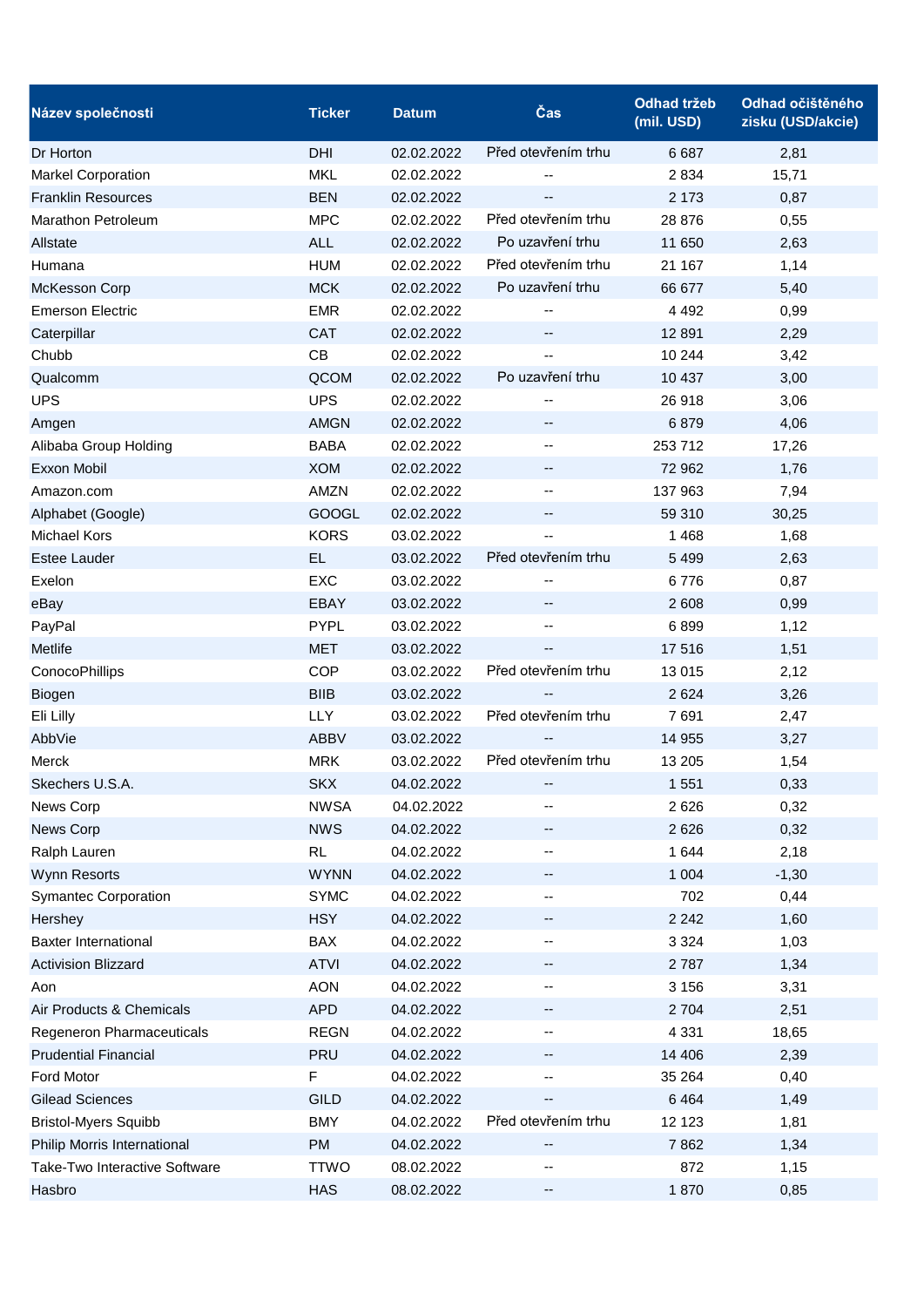| Název společnosti                      | <b>Ticker</b> | <b>Datum</b> | Čas                 | <b>Odhad tržeb</b><br>(mil. USD) | Odhad očištěného<br>zisku (USD/akcie) |
|----------------------------------------|---------------|--------------|---------------------|----------------------------------|---------------------------------------|
| Chipotle Mexican                       | <b>CMG</b>    | 08.02.2022   | 22:10               | 1959                             | 5,32                                  |
| Simon Property Group                   | <b>SPG</b>    | 08.02.2022   | --                  | 1 2 6 8                          | 1,45                                  |
| Pfizer                                 | <b>PFE</b>    | 08.02.2022   | Před otevřením trhu | 24 186                           | 0,89                                  |
| Cameco                                 | CCJ           | 09.02.2022   | Před otevřením trhu | 417                              | $-0,01$                               |
| Goodyear Tire & Rubber                 | GT            | 09.02.2022   |                     | 5 1 8 0                          | 0,32                                  |
| Mattel                                 | <b>MAT</b>    | 09.02.2022   |                     | 1652                             | 0,31                                  |
| Yum! Brands                            | <b>YUM</b>    | 09.02.2022   | Před otevřením trhu | 1883                             | 1,11                                  |
| <b>CME Group</b>                       | <b>CME</b>    | 09.02.2022   | Před otevřením trhu | 1 1 7 0                          | 1,64                                  |
| America Movil SAB (v mil. MXN)         | <b>AMOV</b>   | 09.02.2022   |                     | 262 636                          | 8,00                                  |
| <b>Twenty-First Century Fox</b>        | <b>FOX</b>    | 09.02.2022   |                     | 4 2 0 6                          | 0,00                                  |
| DowDuPont                              | <b>DWDP</b>   | 09.02.2022   |                     | 4 0 1 1                          | 0,98                                  |
| <b>CVS Health</b>                      | <b>CVS</b>    | 09.02.2022   | Před otevřením trhu | 74 884                           | 1,61                                  |
| Coach                                  | <b>COH</b>    | 10.02.2022   | Před otevřením trhu | 1988                             | 1,18                                  |
| <b>Western Union</b>                   | WU            | 10.02.2022   |                     | 1 2 8 8                          | 0,52                                  |
| Twitter                                | <b>TWTR</b>   | 10.02.2022   | Po uzavření trhu    | 1 5 8 1                          | 0,36                                  |
| <b>Under Armour</b>                    | <b>UAA</b>    | 10.02.2022   | --                  | 1 4 6 7                          | 0,06                                  |
| Equifax                                | <b>EFX</b>    | 10.02.2022   |                     | 1 2 4 6                          | 1,80                                  |
| <b>O'Reilly Automotive</b>             | <b>ORLY</b>   | 10.02.2022   | --                  | 3 0 8 3                          | 6,00                                  |
| Equinix                                | <b>EQIX</b>   | 10.02.2022   | --                  | 1698                             | 1,42                                  |
| Duke Energy                            | <b>DUK</b>    | 10.02.2022   | --                  | 5916                             | 0,98                                  |
| PepsiCo                                | <b>PEP</b>    | 10.02.2022   | 12:00               | 24 222                           | 1,51                                  |
| Coca-Cola                              | KO            | 10.02.2022   | --                  | 8 9 27                           | 0,41                                  |
| DaVita                                 | <b>DVA</b>    | 11.02.2022   | --                  | 2910                             | 1,79                                  |
| Expedia                                | <b>EXPE</b>   | 11.02.2022   | --                  | 2 3 1 9                          | 0,62                                  |
| Moody's                                | <b>MCO</b>    | 11.02.2022   | --                  | 1 4 8 1                          | 2,34                                  |
| Illumina                               | <b>ILMN</b>   | 11.02.2022   | --                  | 1 0 9 8                          | 0,47                                  |
| <b>Restaurant Brands International</b> | QSR           | 11.02.2022   | --                  | 1 4 9 7                          | 0,69                                  |
| Fannie Mae                             | <b>FNMA</b>   | 11.02.2022   | $\qquad \qquad -$   |                                  | 0,44                                  |
| <b>Tyson Foods</b>                     | <b>TSN</b>    | 11.02.2022   |                     | 12 121                           | 1,85                                  |
| Kellogg                                | Κ             | 11.02.2022   | ۰.                  | 3 3 8 6                          | 0,81                                  |
| Kraft Heinz                            | KHC           | 11.02.2022   |                     | 6611                             | 0,63                                  |
| <b>Walt Disney</b>                     | <b>DIS</b>    | 11.02.2022   | --                  | 20 9 29                          | 0,62                                  |
| H&R Block                              | <b>HRB</b>    | 15.02.2022   |                     | 156                              | $-1,24$                               |
| Zoetis                                 | <b>ZTS</b>    | 15.02.2022   | Před otevřením trhu | 1 9 3 5                          | 0,97                                  |
| Ryder Systém                           | $\mathsf{R}$  | 16.02.2022   | Před otevřením trhu | 2 4 9 1                          | 2,44                                  |
| Agilent Technologies                   | $\mathsf{A}$  | 16.02.2022   |                     | 1 6 5 5                          | 1,18                                  |
| Ecolab                                 | <b>ECL</b>    | 16.02.2022   |                     | 3 3 7 9                          | 1,40                                  |
| <b>Applied Materials</b>               | <b>AMAT</b>   | 16.02.2022   | Po uzavření trhu    | 6 1 6 7                          | 1,86                                  |
| American International Group           | <b>AIG</b>    | 16.02.2022   |                     | 11 512                           | 1,18                                  |
| <b>Cisco Systems</b>                   | <b>CSCO</b>   | 16.02.2022   | Po uzavření trhu    | 12 648                           | 0,81                                  |
| Herbalife                              | <b>HLF</b>    | 17.02.2022   |                     | 1 3 6 9                          | 0,61                                  |
| Garmin                                 | <b>GRMN</b>   | 17.02.2022   | ۰.                  | 1 377                            | 1,42                                  |
| LKQ Corp                               | <b>LKQ</b>    | 17.02.2022   |                     | 3 0 8 7                          | 0,78                                  |
| Hilton                                 | <b>HLT</b>    | 17.02.2022   | --                  | 1836                             | 0,82                                  |
| Baidu                                  | <b>BIDU</b>   | 17.02.2022   | ۰.                  | 32 327                           | 9,22                                  |
| <b>Wal-Mart Stores</b>                 | <b>WMT</b>    | 17.02.2022   | 13:00               | 151 452                          | 1,50                                  |
| TripAdvisor                            | <b>TRIP</b>   | 18.02.2022   | --                  | 252                              | 0,10                                  |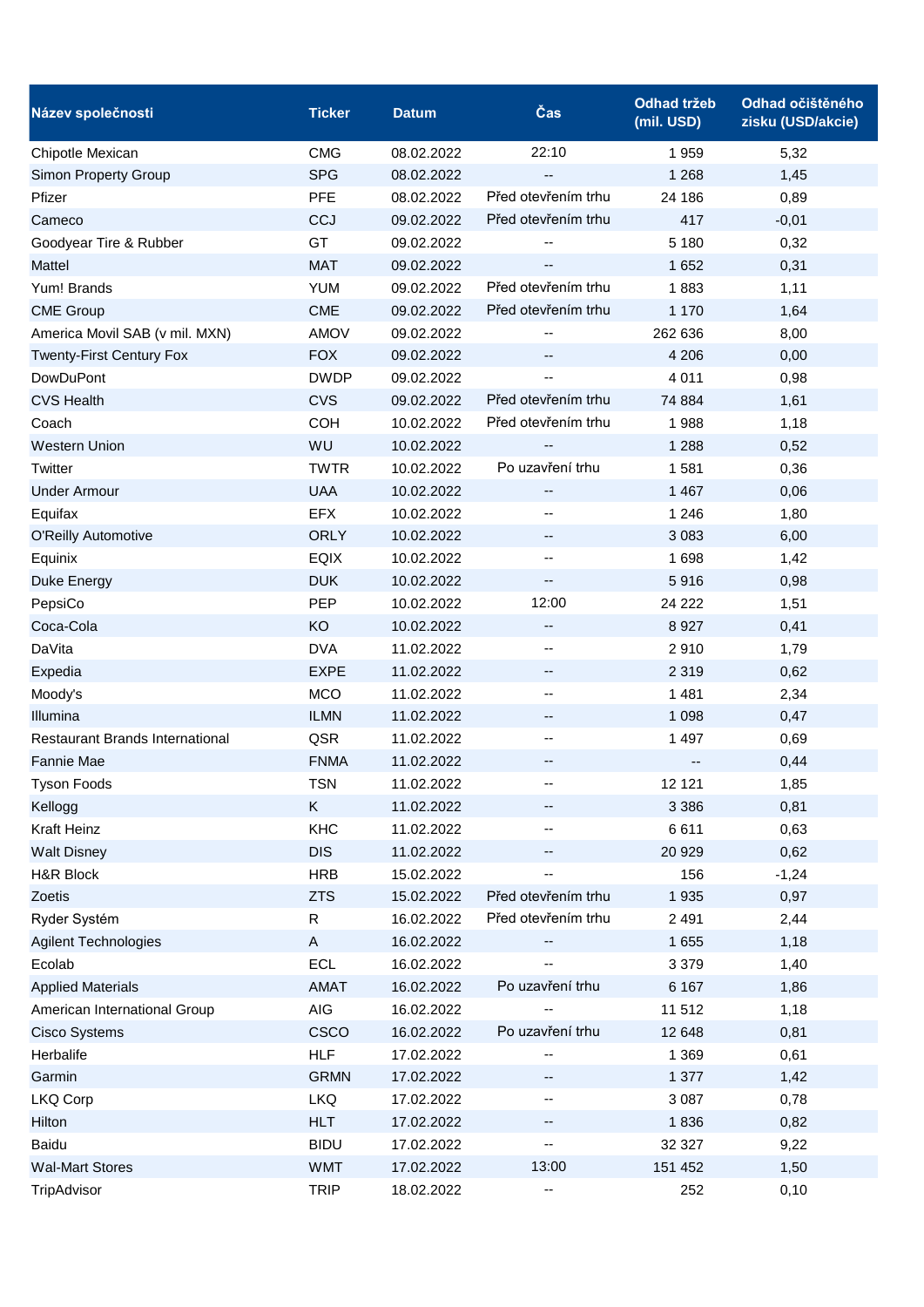| Název společnosti                   | <b>Ticker</b> | <b>Datum</b> | Čas                 | <b>Odhad tržeb</b><br>(mil. USD) | Odhad očištěného<br>zisku (USD/akcie) |
|-------------------------------------|---------------|--------------|---------------------|----------------------------------|---------------------------------------|
| Omnicom                             | <b>OMC</b>    | 18.02.2022   | $-$                 | 3674                             | 1,71                                  |
| PPL Corp                            | <b>PPL</b>    | 18.02.2022   | --                  | 1 470                            | 0,33                                  |
| <b>Marriott International</b>       | <b>MAR</b>    | 18.02.2022   | --                  | 4 0 0 1                          | 1,04                                  |
| Deere                               | DE            | 18.02.2022   | --                  | 8 2 9 4                          | 2,23                                  |
| Southern                            | SO            | 18.02.2022   | --                  | 4 6 20                           | 0,35                                  |
| Transocean                          | <b>RIG</b>    | 22.02.2022   | --                  | 667                              | $-0,13$                               |
| <b>Discovery Communications</b>     | <b>DISCA</b>  | 22.02.2022   | --                  | 3 1 3 5                          | 0,83                                  |
| Occidental Petroleum                | <b>OXY</b>    | 22.02.2022   |                     | 7 3 7 1                          | 1,07                                  |
| Medtronic                           | <b>MDT</b>    | 22.02.2022   | Před otevřením trhu | 7 9 6 6                          | 1,37                                  |
| Home Depot                          | HD            | 22.02.2022   | Před otevřením trhu | 34 755                           | 3,17                                  |
| Square                              | SQ            | 23.02.2022   |                     | 4 0 5 4                          | 0,25                                  |
| Macy's                              | M             | 23.02.2022   | --                  | 8 4 4 7                          | 1,95                                  |
| <b>Verisk Analytics</b>             | <b>VRSK</b>   | 23.02.2022   | --                  | 769                              | 1,41                                  |
| Magna International                 | <b>MGA</b>    | 23.02.2022   | --                  | 8759                             | 0,82                                  |
| L Brands                            | <b>LB</b>     | 23.02.2022   | Po uzavření trhu    | 2 9 6 7                          | 2,29                                  |
| Lowe's                              | LOW           | 23.02.2022   | Před otevřením trhu | 20 793                           | 1,72                                  |
| American Water Works                | <b>AWK</b>    | 24.02.2022   |                     | 973                              | 0,85                                  |
| Dr Pepper Snapple Group             | <b>DPS</b>    | 24.02.2022   | Před otevřením trhu | 3 2 9 7                          | 0,45                                  |
| Apache Corp                         | <b>APA</b>    | 24.02.2022   | --                  | 1 9 3 1                          | 1,45                                  |
| <b>CBS</b>                          | <b>CBS</b>    | 24.02.2022   | --                  | 7459                             | 0,47                                  |
| <b>Public Storage</b>               | <b>PSA</b>    | 24.02.2022   | $-$                 | 909                              | 2,20                                  |
| Vale                                | <b>VALE</b>   | 24.02.2022   | Po uzavření trhu    | 64 954                           | 3,49                                  |
| <b>TJX Cos</b>                      | <b>TJX</b>    | 24.02.2022   | --                  | 14 260                           | 0,91                                  |
| <b>NVIDIA Corporation</b>           | <b>NVDA</b>   | 24.02.2022   | $-$                 | 7 4 0 3                          | 1,22                                  |
| <b>Priceline Group</b>              | <b>PCLN</b>   | 24.02.2022   | --                  | 2 8 9 1                          | 13,44                                 |
| Anheuser Busch                      | <b>BUD</b>    | 24.02.2022   | 07:00               | 13 680                           | 0,75                                  |
| Groupon                             | <b>GRPN</b>   | 25.02.2022   | --                  | 226                              | 0,21                                  |
| <b>First Solar</b>                  | <b>FSLR</b>   | 25.02.2022   | --                  | 916                              | 1,03                                  |
| Best Buy                            | <b>BBY</b>    | 25.02.2022   |                     | 16 804                           | 2,80                                  |
| Nielsen Holdings                    | <b>NLSN</b>   | 25.02.2022   | --                  | 897                              | 0,32                                  |
| Autodesk                            | <b>ADSK</b>   | 25.02.2022   | --                  | 1 1 9 6                          | 1,44                                  |
| Public Service Enterprise Group     | PEG           | 25.02.2022   | --                  | 3 0 1 6                          | 0,66                                  |
| Hewlett-Packard                     | <b>HPQ</b>    | 25.02.2022   | --                  | 16 497                           | 1,02                                  |
| Monster Beverage                    | <b>MNST</b>   | 25.02.2022   | --                  | 1 3 2 7                          | 0,61                                  |
| American Tower Corp                 | AMT           | 25.02.2022   | -−                  | 2 4 1 1                          | 1,15                                  |
| salesforce.com                      | <b>CRM</b>    | 25.02.2022   | --                  | 7 2 3 3                          | 0,74                                  |
| <b>EOG Resources</b>                | <b>EOG</b>    | 25.02.2022   | --                  | 5 6 6 1                          | 3,15                                  |
| <b>Berkshire Hathaway</b>           | BRK/B         | 28.02.2022   | --                  | 71 549                           | 2,77                                  |
| Chesapeake Energy                   | <b>CHK</b>    | 01.03.2022   | --                  | 1 4 9 6                          | 2,98                                  |
| Kohl's                              | <b>KSS</b>    | 02.03.2022   | --                  | 6 6 0 9                          | 2,21                                  |
| Nordstrom                           | <b>JWN</b>    | 02.03.2022   |                     | 4 3 5 6                          | 1,02                                  |
| <b>Hewlett Packard Enterprise</b>   | <b>HPE</b>    | 02.03.2022   | --                  | 7 0 18                           | 0,46                                  |
| <b>Target</b>                       | <b>TGT</b>    | 02.03.2022   | --                  | 30 956                           | 2,89                                  |
| <b>Frontier Communications Corp</b> | <b>FTR</b>    | 03.03.2022   | --                  |                                  |                                       |
| <b>Dollar Tree</b>                  | <b>DLTR</b>   | 03.03.2022   | --                  | 7 1 3 0                          | 1,78                                  |
| Costco                              | COST          | 03.03.2022   | Po uzavření trhu    | 50 658                           | 2,71                                  |
| <b>IMAX</b>                         | <b>IMAX</b>   | 04.03.2022   |                     | 80                               | 0,09                                  |